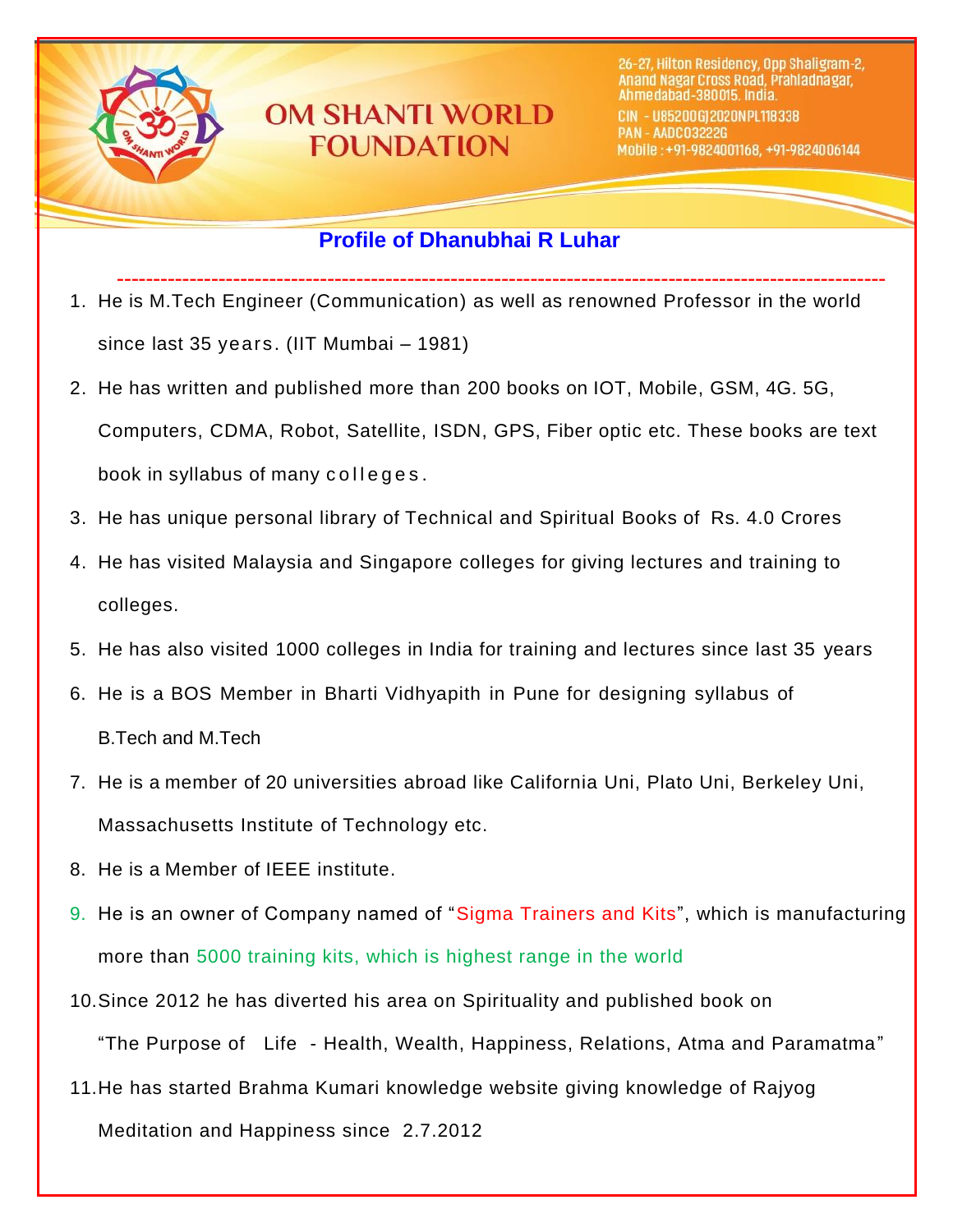#### **His Roles at present**

## **Technical**

- 1. Age 64 Years
- 2. Professor B.Tech and M.Tech Project Guide
- 3. Author Writer Published more than 200 Engg Books
- 4. Entrepreneur/ Manufacturer 5000 Electronics Training kits [www.sigmatrainers.com](http://www.sigmatrainers.com/)
- 5. Training Sigma Training Classes IOT, Robotics, Drons, Artificial Intelligence (AI), BlockChain etc
- 6. Web Designer and Administration 8 Websites and 3 Dedicated Servers

**----------------------------------------------------------------------------------------------------------**

7. New R and D – Mind and Thought control by IOT (Internet of Things) [www.sigmaiotworld.com](http://www.sigmaiotworld.com/)

## **Spiritual**

1. Running Brahmakumari Websites with 1 million Members

## [www.bkdrluhar.com](http://www.bkdrluhar.com/)

- 2. Typing and Delivering Brahmakumari Daily Murli in 26 languages daily [www.babamurli.com](http://www.babamurli.com/)
- 3. Running Brahmakumari Online Store

[www.omshantistore.com](http://www.omshantistore.com/)

- 4. Making World Happier by NGO **Om Shanti World Foundation** [www.omshantiworldfoundation.org](http://www.omshantiworldfoundation.org/)
- 5. Rajyoga Meditation Teacher
- 6. Counselor and Psychiatrist for Depression, Frustration, Anger, Sleep etc
- 7. Social Server and Partially Doctor
- 8. Combining Science, Technology and Spirituality